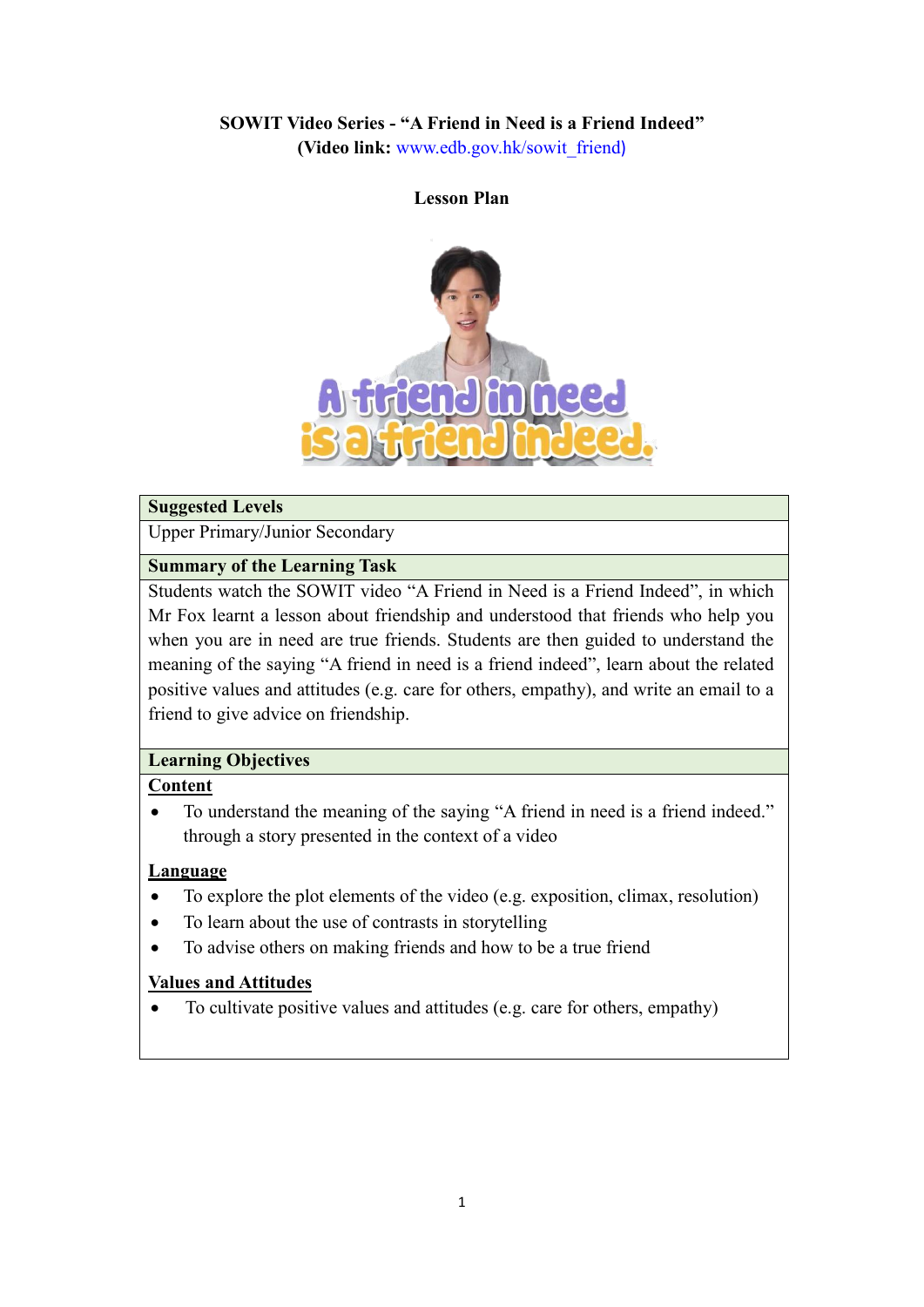### **Sharing Learning Intentions**

1. Introduce the objectives of the learning activities.

## **Pre-viewing**

## **Part A: Making Predictions about the Story Plot**

- 1. Refer students to *Activity Sheet: Part A*.
- 2. Draw students' attention to the pictures below, which show Mr Fox and his friends in the SOWIT video "A Friend in Need is a Friend Indeed":





3. Elicit from students their guesses about the friendship between Mr Fox and his friends in picture (a) and picture (b).

(e.g. In picture (a), what were the features that Mr Fox, Mr Tiger and Mr Bear had in common? Why do you think they could be friends?

e.g. In picture (b), what were Mr Fox, Ms Squirrel and Ms Rabbit doing? Why do you think they could be friends?)

- 4. Have students make predictions about the story plot by drawing their attention to the characters and their friendship.
- **5.** Invite students to describe their best friends (e.g. who they are, what they are appreciative of their best friends) and the qualities of true friendship.

## **Viewing**

## **Part B: Understanding the Story Plot**

- 1. Refer students to *Activity Sheet: Part B*.
- 2. Introduce the plot elements (i.e. exposition, climax, resolution) before watching the video and instruct students to note down some key points for each element while watching the video.
- 3. Play the video "A Friend in Need is a Friend Indeed".
- 4. Discuss with students the plot elements of the story.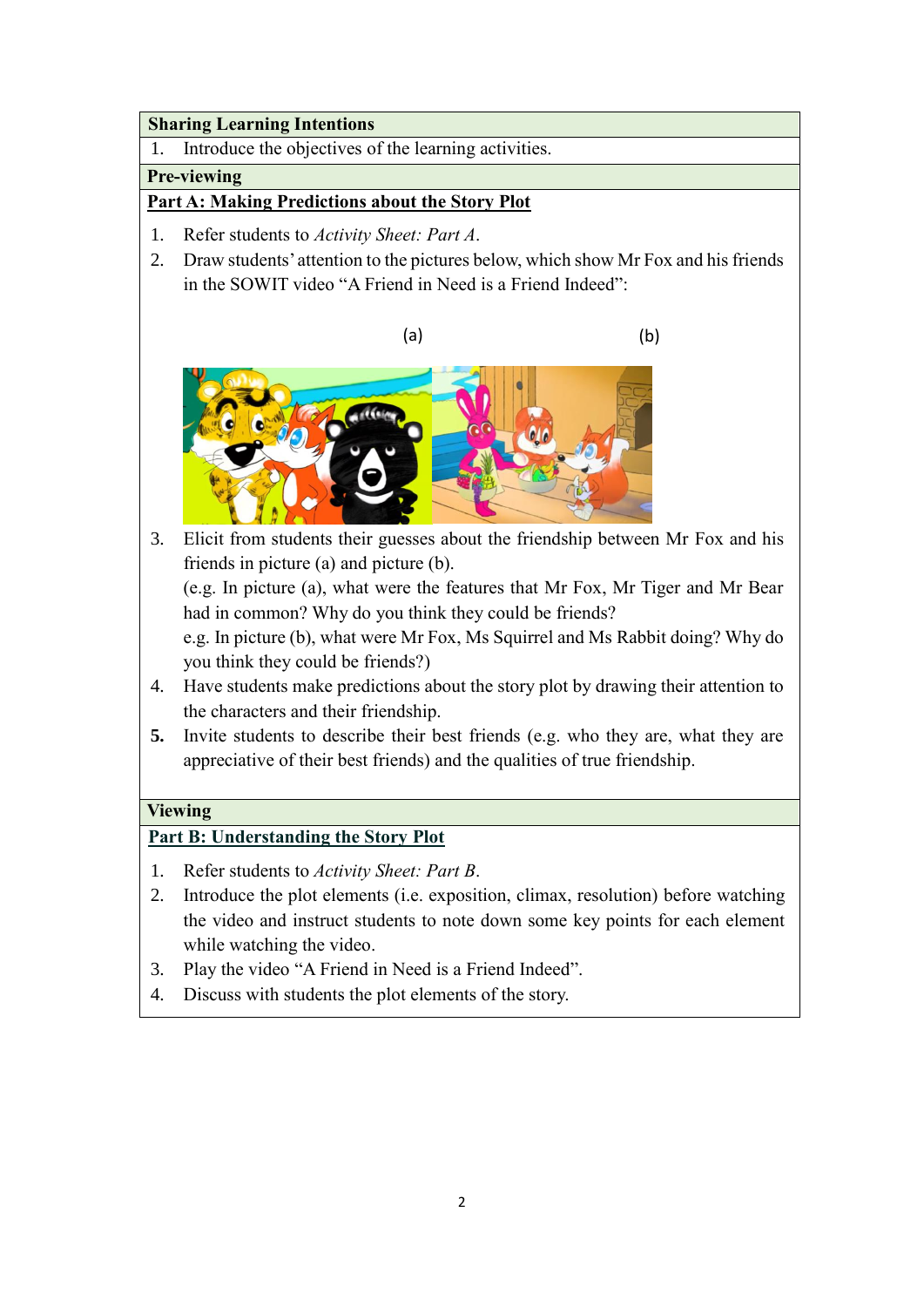# **Post-viewing**

## **Part C: Learning about the Use of Rhetorical Devices - Contrast**

- 1. Refer students to *Activity Sheet: Part C*.
- 2. Analyse the use of contrasts which show how Mr Fox treated his friends and how he was treated by them when he faced difficulties:
	- a. Contrast 1 (Mr Fox's friendship with Mr Tiger and Mr Bear): Mr Fox treated them as best buddies but when he had difficulties, they abandoned/ignored/turned their back on him.
	- b. Contrast 2 (Mr Fox's friendship with Ms Rabbit and Ms Squirrel): Mr Fox ignored them when Mr Tiger and Mr Bear were around but they showed their care and support to him when he was in trouble.
- 3. Discuss with students who Mr Fox's true friends were and what counts as a true friend.
- 4. Explain that the use of contrasts helps illustrate the theme (i.e. what true friendship is) of the story.
- 5. Play the video again whenever necessary.

## **Part D: Understanding the Saying of Wisdom**

- 1. Refer students to *Activity Sheet: Part E*.
- 2. Revisit the meaning of the saying "A friend in need is a friend indeed." with students (i.e. a friend who helps you when you need help is a true friend) and the messages conveyed (i.e. we should show empathy for and support our friends when they are in need; we should identify true friends by their deeds but not their appearance).
- 3. Guide students to identify Aaryn's misconception about friendship and write a reply to his blog entry to give him some advice on how to make friends and maintain friendship.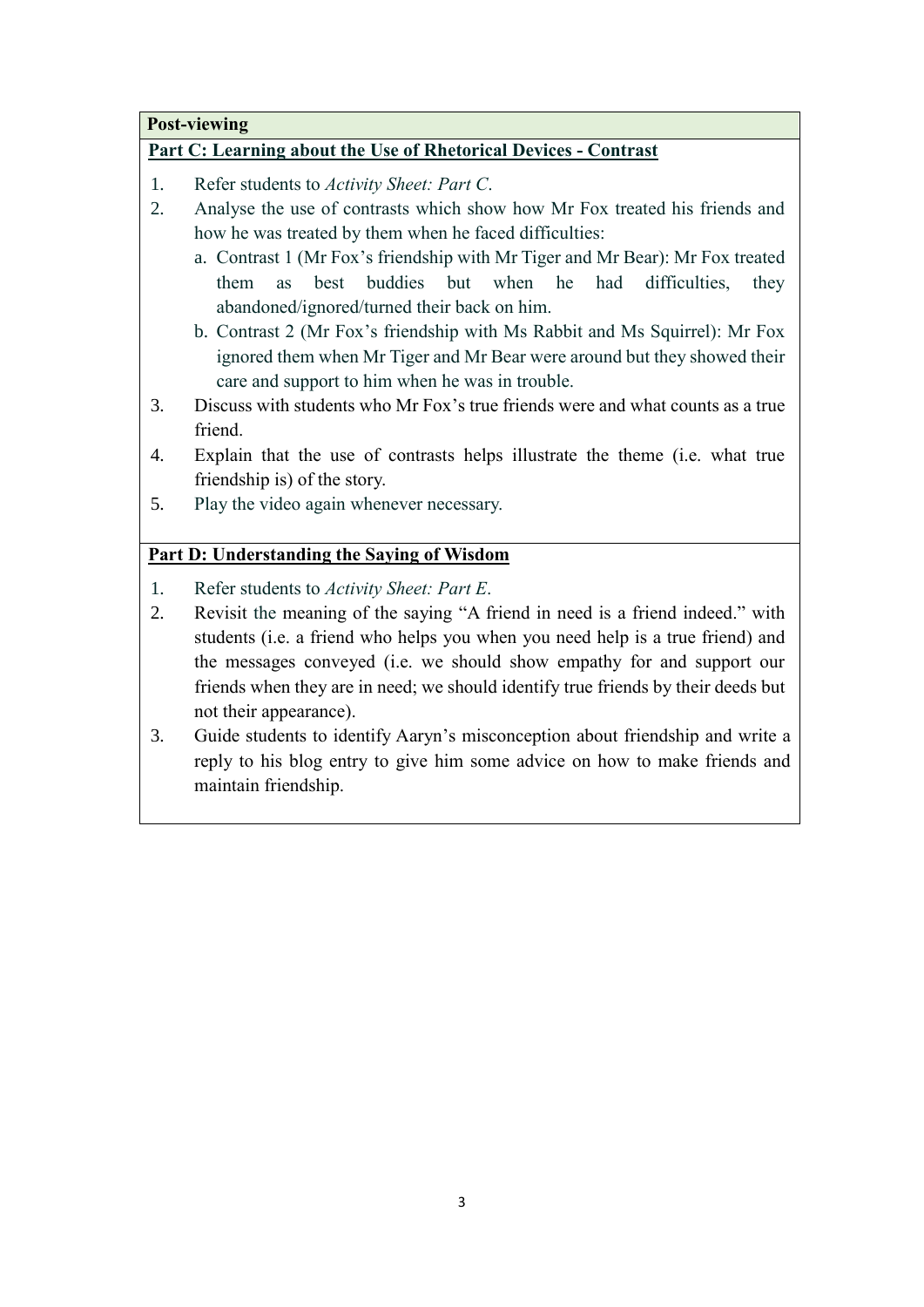# **SOWIT Video Series - "A Friend in Need is a Friend Indeed" Activity Sheets**

# **(Pre-viewing)**

# **Part A: Making Predictions about the Story Plot**

1. Study the pictures below, which depict the scenes of the SOWIT video "A Friend in Need is a Friend Indeed". What do you think the video is about?



 $\_$  , and the set of the set of the set of the set of the set of the set of the set of the set of the set of the set of the set of the set of the set of the set of the set of the set of the set of the set of the set of th

 $\mathcal{L}_\mathcal{L} = \{ \mathcal{L}_\mathcal{L} = \{ \mathcal{L}_\mathcal{L} = \{ \mathcal{L}_\mathcal{L} = \{ \mathcal{L}_\mathcal{L} = \{ \mathcal{L}_\mathcal{L} = \{ \mathcal{L}_\mathcal{L} = \{ \mathcal{L}_\mathcal{L} = \{ \mathcal{L}_\mathcal{L} = \{ \mathcal{L}_\mathcal{L} = \{ \mathcal{L}_\mathcal{L} = \{ \mathcal{L}_\mathcal{L} = \{ \mathcal{L}_\mathcal{L} = \{ \mathcal{L}_\mathcal{L} = \{ \mathcal{L}_\mathcal{$ 

 $\mathcal{L}_\text{max} = \mathcal{L}_\text{max} = \mathcal{L}_\text{max} = \mathcal{L}_\text{max} = \mathcal{L}_\text{max} = \mathcal{L}_\text{max} = \mathcal{L}_\text{max} = \mathcal{L}_\text{max} = \mathcal{L}_\text{max} = \mathcal{L}_\text{max} = \mathcal{L}_\text{max} = \mathcal{L}_\text{max} = \mathcal{L}_\text{max} = \mathcal{L}_\text{max} = \mathcal{L}_\text{max} = \mathcal{L}_\text{max} = \mathcal{L}_\text{max} = \mathcal{L}_\text{max} = \mathcal{$ 

 $\mathcal{L}_\mathcal{L} = \{ \mathcal{L}_\mathcal{L} = \{ \mathcal{L}_\mathcal{L} = \{ \mathcal{L}_\mathcal{L} = \{ \mathcal{L}_\mathcal{L} = \{ \mathcal{L}_\mathcal{L} = \{ \mathcal{L}_\mathcal{L} = \{ \mathcal{L}_\mathcal{L} = \{ \mathcal{L}_\mathcal{L} = \{ \mathcal{L}_\mathcal{L} = \{ \mathcal{L}_\mathcal{L} = \{ \mathcal{L}_\mathcal{L} = \{ \mathcal{L}_\mathcal{L} = \{ \mathcal{L}_\mathcal{L} = \{ \mathcal{L}_\mathcal{$ 

- 2. Who do you think are Mr Fox's true friends? Why?
- 3. Think about your best friends. Why are they your best friends?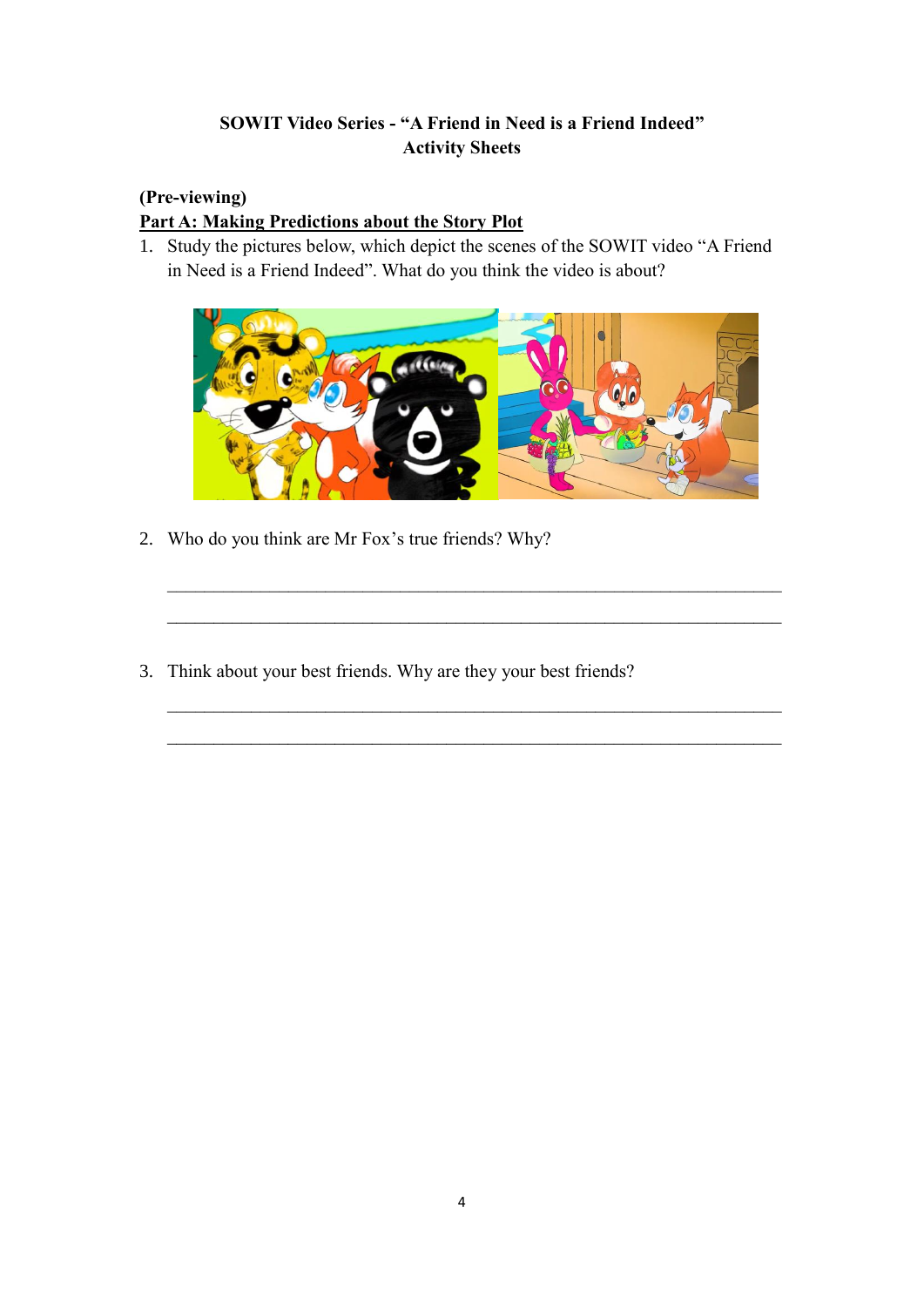# **(Viewing) Part B: Understanding the Story Plot**

1. Watch the video and complete the plot elements below:



| (a) Exposition                                                                                                 |  | (b) Climax                                                     |  |
|----------------------------------------------------------------------------------------------------------------|--|----------------------------------------------------------------|--|
| • Who were the<br>characters?<br>• Among these<br>characters, who<br>were Mr Fox's<br>best buddies and<br>why? |  | • What happened to<br>Mr Fox?<br>• How did he feel<br>and why? |  |

# **(c) Resolution**

- How did Mr Fox feel at the end?
- What made him feel better?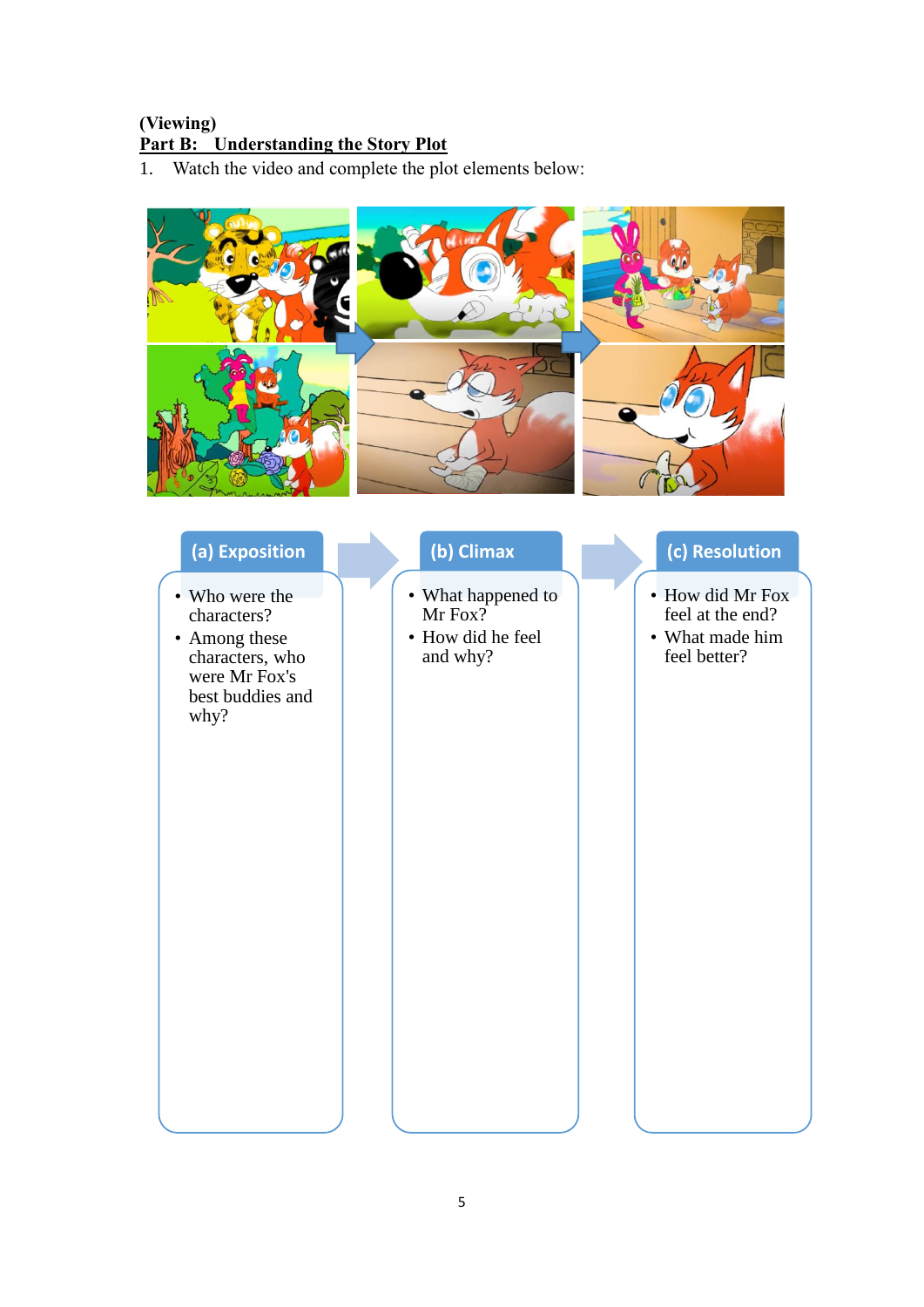# **(Post-viewing) Part C: Learning about the Use of Rhetorical Devices – Contrast**

1. Compare how Mr Fox treated his friends and how he was treated by them when he faced difficulties by answering the questions below.

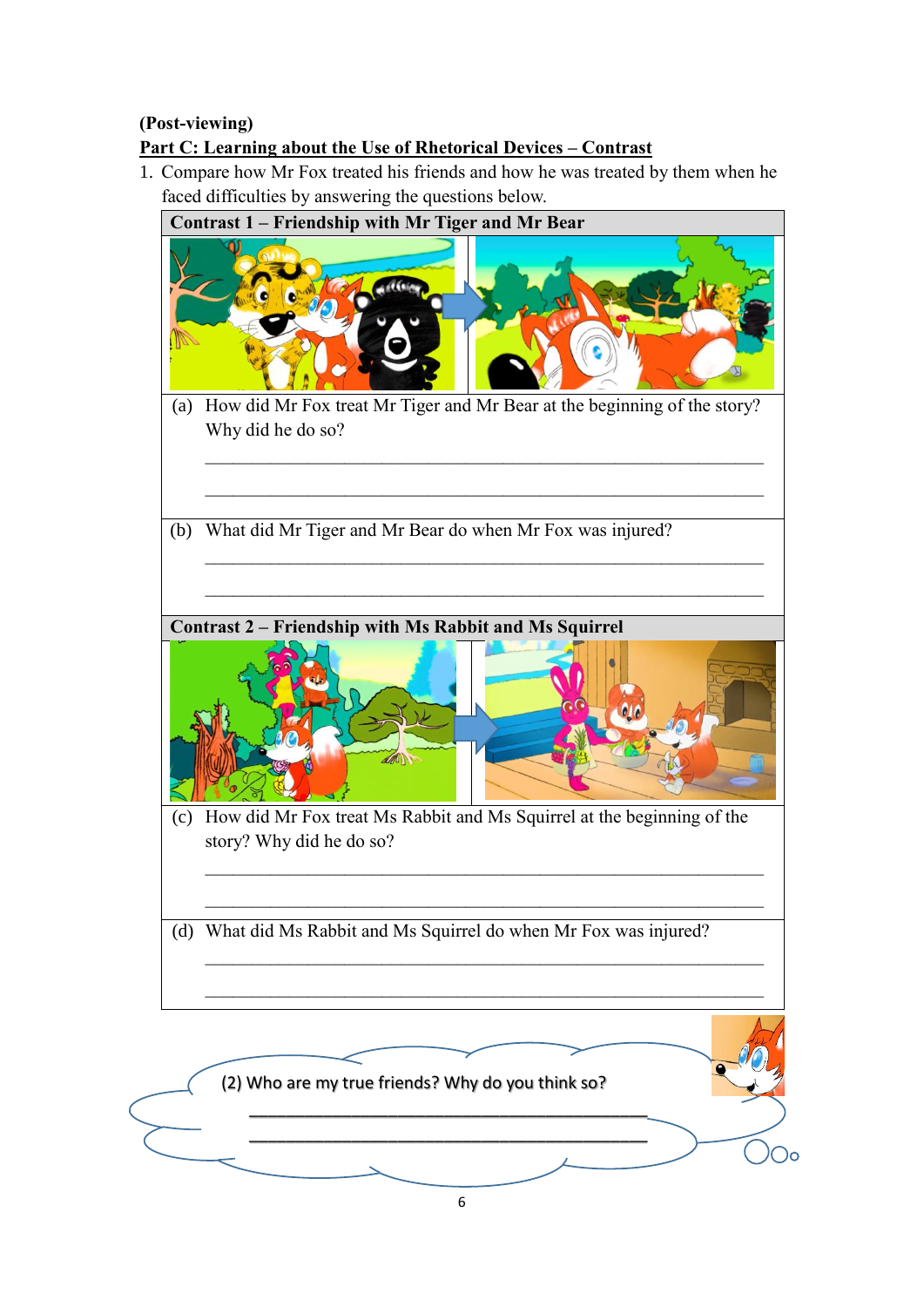# **Part D: Understanding the Saying of Wisdom**

|                                                                                                                                                                                                | What is the message conveyed by the story?                                                                                                                                                           |  |  |  |                |
|------------------------------------------------------------------------------------------------------------------------------------------------------------------------------------------------|------------------------------------------------------------------------------------------------------------------------------------------------------------------------------------------------------|--|--|--|----------------|
|                                                                                                                                                                                                | What is the meaning of the saying "A friend in need is a friend indeed"?                                                                                                                             |  |  |  |                |
|                                                                                                                                                                                                | Your friend, Aaryn, has written a post on his blog. Reply to the post by sharing<br>with him "What counts as a true friend". Give Aaryn some advice on making<br>friends and maintaining friendship. |  |  |  |                |
|                                                                                                                                                                                                | aaryn_superhero                                                                                                                                                                                      |  |  |  |                |
|                                                                                                                                                                                                | 52 likes<br>2 comments                                                                                                                                                                               |  |  |  |                |
| "Look at how many friends I have! We play games together and chat<br>online every day."<br>#real_friendship<br>cccedric: @aaryn_superhero Wow you got so many friends!<br>Where are they from? |                                                                                                                                                                                                      |  |  |  |                |
|                                                                                                                                                                                                |                                                                                                                                                                                                      |  |  |  | <b>ON YOU:</b> |
|                                                                                                                                                                                                |                                                                                                                                                                                                      |  |  |  |                |
|                                                                                                                                                                                                |                                                                                                                                                                                                      |  |  |  |                |
|                                                                                                                                                                                                |                                                                                                                                                                                                      |  |  |  |                |
|                                                                                                                                                                                                |                                                                                                                                                                                                      |  |  |  |                |